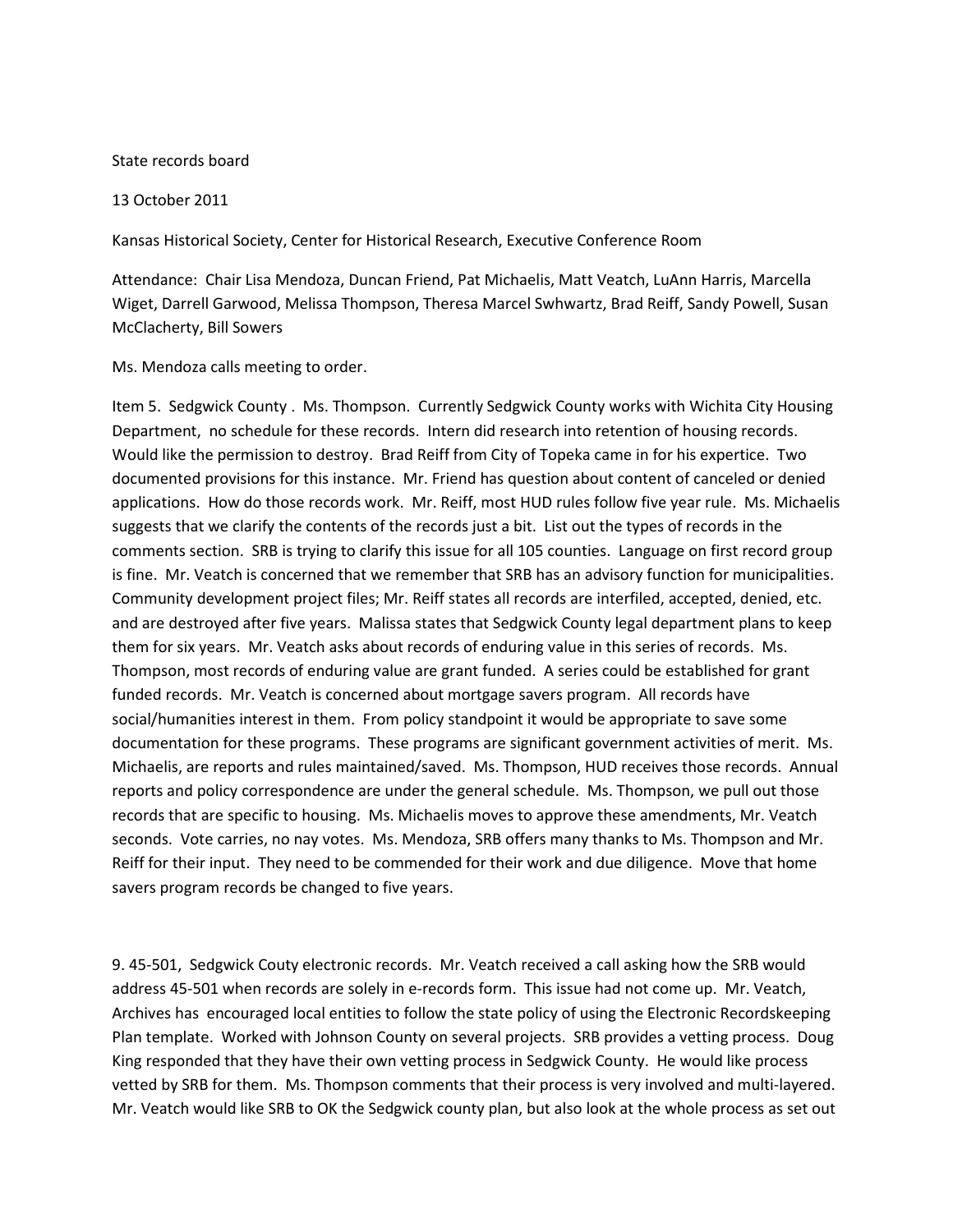in 45-501. Doug reads the law as only applying to statute demanded records series. Ms. Mendoza states that anything created is a state record, not the narrow read of only those records created by act of law. Ms. Schwartz, prior to KORA, law was only to deal with records required by law. This could be a hold over from the old process. Old records law only pertained to records required by law. Mr. Friend, there are new statues related to KEEP, 45-414. Ms. Mendoza states that we cannot ignore other statutes that have been enacted. KORA was enacted in 1984 and amended many times. Ms. Thompson, Doug writes in email that current regulation "includes an item to eliminate…unfunded mandate." He is asking to remove one line of the statute. Mr. Friend, the gist is to get rid of the paper records in the schedule, but e-records has to be addressed. Maybe we need to require formal process. Ms. Michaelis, are concern is about the section "required by law," and if removed, then who would resolve conflicts? Mr. Veatch, there are many conflicts. Ms. Michaelis, work of this board is to provide retention. Mr. Veatch, this does not relate to authority to set retention. This is a notification for the e-format. Does this law supercede all other records laws? Ms. Schwartz, there are two steps. The step to set up erecord format and then to retire the paper process. Mr. Friend is still concerned about this schedule is setting some standards that are really the responsibility of the SRB. Remember we are talking about 45- 501. Ms. Michaelis, in "c" states that it is up to SRB to set out process for reporting. Ms. Mendoza, "d" identifies that there are other statutes that have to be addressed. We have set the floor, foundation for setting up electronic records preservation plan. The electronic recordkeeping plan template is the foundation. Counties can build on this minimum standard as they see fit. We need to build up this plan as time goes forward. Mr. Veatch, do we need an opinion on 45-501. Ms. Mendoza, no. Mr. Veatch, if set plan as floor, we need to require them to report to SRB for series with enduring value of over 10 years. Previously all instances were just as advisory situations. Ms. Michaelis, maybe we need to look at our responsibility for local records. Need to keep burden to SRB in mind. Ms. Mendoza, we are not required to report on the plan, only address the retention schedule. Sedgwick County is a large entity. SEB should set the minimum burden for locals to SRB. Mr. Veatch, we have roll to set rules, in practice we have more responsibility. Mr. Friend, there is a risk of loosing a whole layer of important records if we do not direct locals in the realm of e-records. Ms. Thompson, issue is "required by law," definition. Should be removed. Mr. Friend, talk with locals to hash through series, not require that they come to SRB. Ms. Thompson is concerned that e-records are not permanent. Ms. Michaelis, we are not comfortable amending one law for e-records. Need to talk with counties to hash out the problem. Phrase it as SRB responsibility and ask for input. Mr. Friend, do we have what we need to fulfill the notice provision? Ask for notification of e-process and then talk with them at later period. Meet 45-501 and then seek stakeholder input. Ms. Thompson, everyone wants to cooperate and be in compliance. Mr. Friend, need to address policy in more detail. It is a huge issue to resolve. Use media to get together, it does not have to be a big production. Ms. Thompson, every Sedgwick County office scans something, but also maintains a lot of paper. Next move is to get rid of paper. Ms. Mendoza, many county officers are afraid to destroy paper copy and rely on digital record. Mr. Veatch, have to provide process that can be addressed by all 105 counties. No undo burden at the initial part of the reporting process. Ms. Michaelis, maybe this whole section will be obsolete, rest of the laws cover this situation. Ms. Mendoza wants a study to look at these statutes. Mr. Veatch, we need that but it is a huge project. Ms. Michaelis, comment on page 5, second to last bullet. Needs to clarify that Sedgwick County cannot shorten schedule, SRB can only shorten the retention schedule. Pre-motion: Mr. Veatch moves to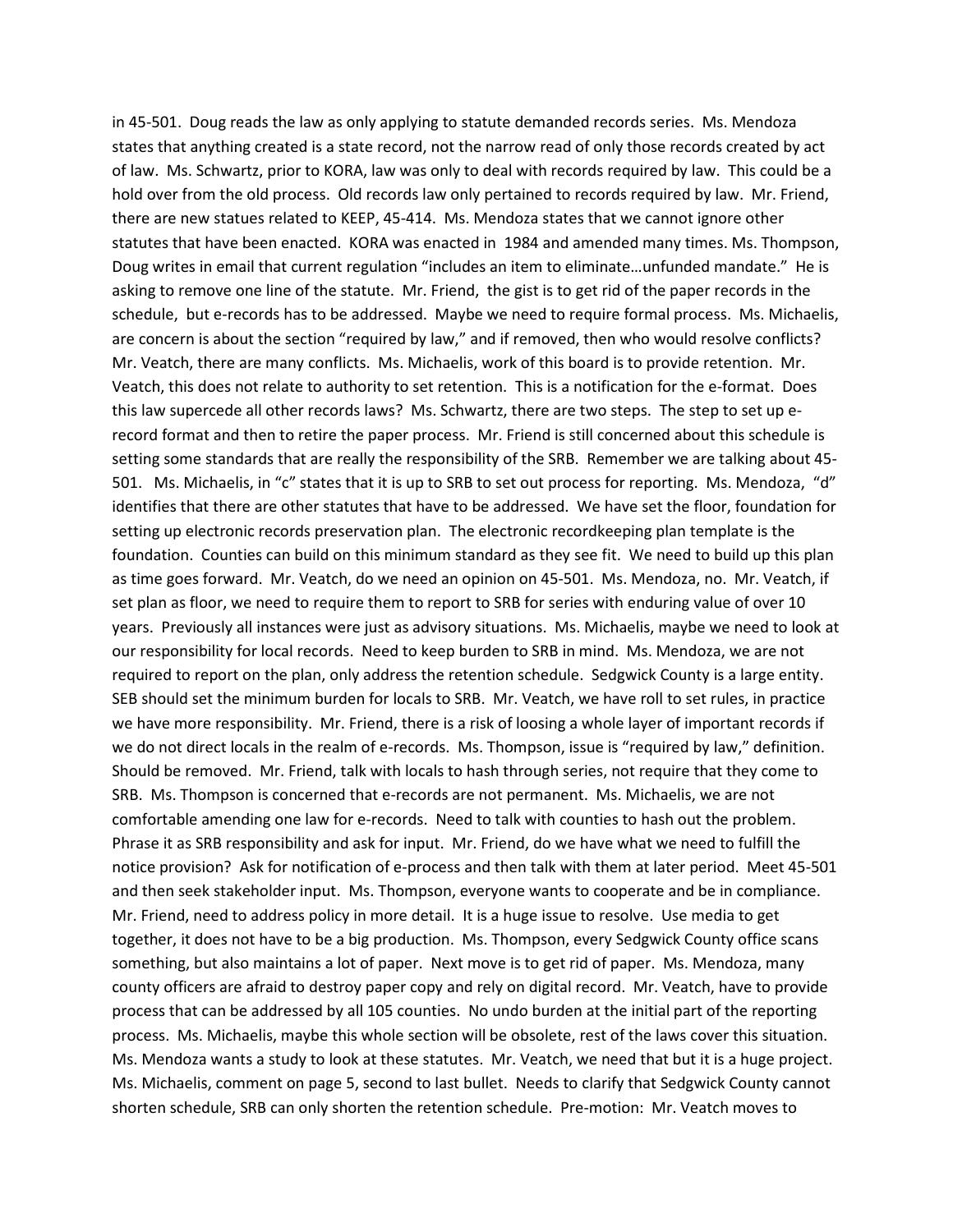accept e-records validation for this specific records series, juvenile medical records group. This process fulfills 45-501. Ask for them to submit other record series. Ms. Mendoza, do we want to accept the process. Ms. Thompson, until we get an e-records office, Sedgwick County will bring each records situation to SRB unless 45-501 is changed. Motion: Ms. Mendoza, process is adequate. We would like to continue to see case summaries until we have examined process county be county. Simple motion: Ms. Mendoza, is that we accept the e-validation process used by Sedgwick County ads it meets requirement of our current reporting Electronic Recordkeeping Plan. Agree with case summary and would like to continue seeing the case summaries by the county. Unanimous vote of approval.

Intent of SRB is to come up with a process that addresses e-records retention, but does not make the process burdensome for counties. Start the discussion process for this very fluid situation.

Mr. Friend, I want to thank Ms. Thompson for attending the meeting and providing service to and preserving the heritage of the state.

Introductions: Lisa Mendoza Attorney General representative, Mr. Friend Friend Department of Adminstration, Bill Sowers State Library, Susan McClachery SRS, Teresa Marcel Schwartz Kansas Board of Regents, former chair of records board, Sandy Powell Records Officer for SRS , Darrell Garwood State Records Manager, LuAnn Harris State Records Specialist, Matt Veatch State Archivist. Mr. Veatch, we are now the State Archives Division of the Kansas Historical Society. There are two divisions, Access/Collections and Archives. Mr. Veatch leads archives. Props to Ms. Wiget and Ms. Harris for planning this meeting. KEEP is under State Archives side along with Digital initiatives under Michael Church and Records Management under Darrell. Last intro is for Marcella Wiget State Archives.

Minutes of last meeting: Ms. Michaelis moves for approval, seconded by Mr. Veatch. Unanimous vote of approval.

7. State general schedule. Ms. Schwartz reports situation concerning the many board and committee meeting notices in records of the Board of Regents. She did not find any clear records schedule for these records in the general schedule. Series consists of public notices, correspondence, email. How long do we keep them? Mr. Veatch, general assessment was that it was present in all agencies. Look at keeping for one calendar year from date issued. Place these records in the correspondence series of the general schedule. Mr. Friend would like to be sure that the reasoning behind the scheduling and announcement of the meeting is documented. Board packet is attached to minutes. Theresa, issue of notice is not required by law. Some meetings require specific notifications for some meeting, but KOMA does not require everyone be notified. Notice does not identify who actually received the notice/invitation. Motion: Ms. Michaelis moves that this be approved as amended. Mr. Sowers seconds. Unanamously approved.

10.a SRS, Ms. Powell , records officer for SRS is devoted to KEES project. Heavily edited draft of public access. Ms. McClacherty will look for problem areas in schedule. Will bring in changes to schedule in January meeting. Ms. McClacherty is looking forward to looking at structure of KEEP. Mr. Veatch states that KEEPkeep will be easier than KEES. Ms. McClacherty is part-time IT person. She works on KEEP and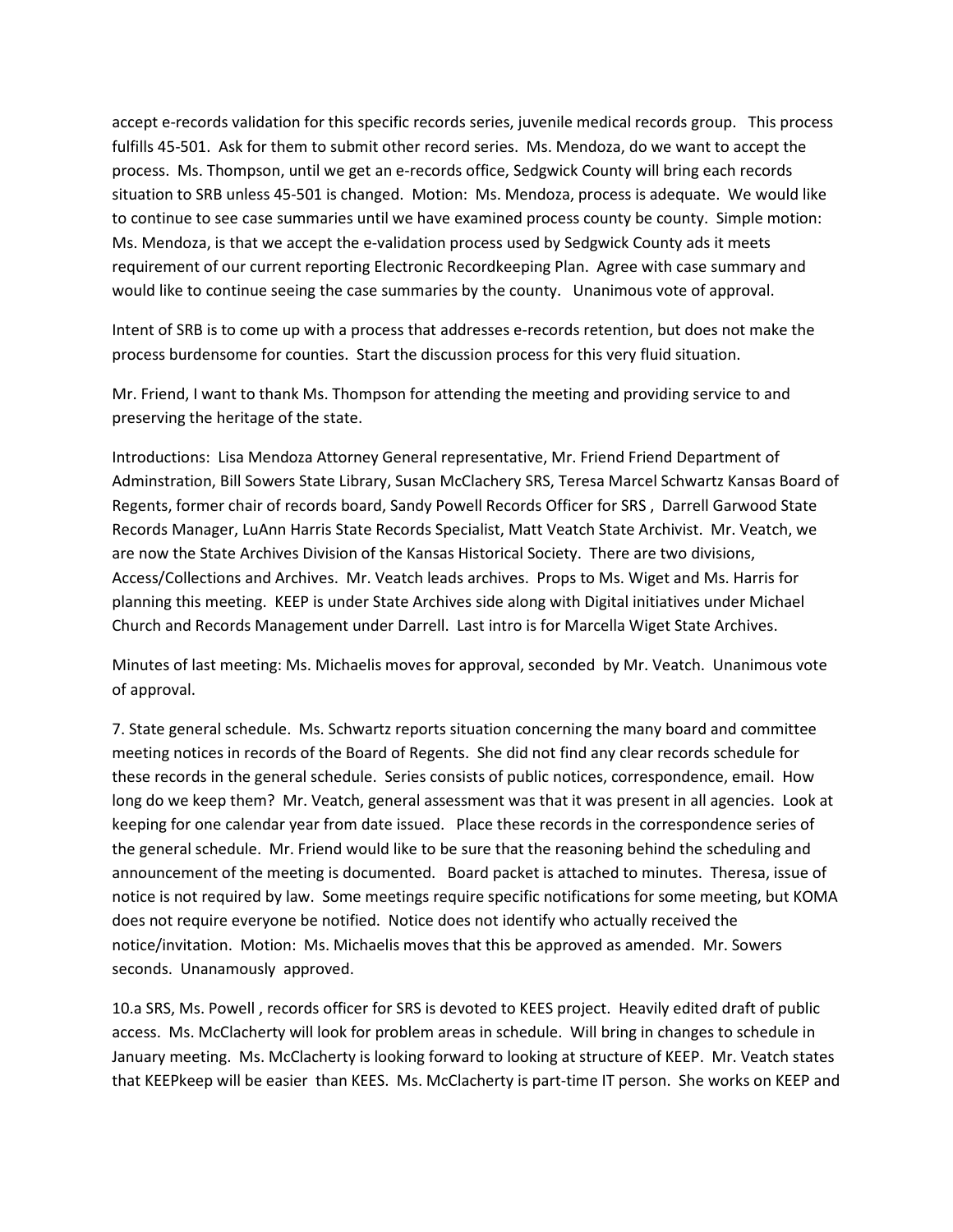COOP part, next quarter is going to be busy ar SRS. Ms. Michaelis, thanks Ms. McClacherty and Ms. Powell for their dedicated work.

10.b future meetings: 12 January 2012, 19 April 2012, 12 July 2012, 11 October 2012

3. Kansas Dept. of Agriculture. Ms. Wiget, record group used to be part of deposits. No enduring value on the form. Very much an internal operational form. Agricultural commodities assurance program. Motion: Mr. Veatch approve as submitted, with amendment to change to 5 fiscal years. Mr. Sowers seconds. Motion passes with no opposition.

4. Kansas Dept. on aAing. Ms. Wiget, all comments are from 1990s. This schedule concludes the overhaul of the Dept of Aging retention schedules. We have lost our records officer at Aging. Reporting in future is in doubt.

Ms. Michaelis, page 5, rules and regulations files. Ms. Wiget, nothing currently in general schedule for rules/regs. Needs to be addressed there. Transition schedule that will make it the responsibility of the agency to purge the records before coming to the archives. Ms. Michaelis, in the future just bring up the schedules that are not going to be changed to the general schedule. Mr. Veatch, this is just a clean-up not will follow our routine of only reviewing agency specific schedules. Motion to approve by Mr. Veatch, second by Ms. Michaelis. Motion carried with no opposition.

6. Local Records: Investments (Treasurer's Office). Ms. Wiget, public money investment records. Retention proposed for three fiscal years. Can only invest pubic money for two years. Third year for audit. Motion for approval Ms. Michaelis, second by Mr. Sowers. Motion carried with no opposition.

8. Keep policy framework. Mr. Veatch, SRB has vested interest in KEEP. Looking for input from Ms. Mendoza and Mr. Sowers on direction of policy framework. This board will have to decide how active it will be in supporting this project. Game plan is moving forward with KEEP. KEES project is giant, but just one of a handful projects that have long term records. Very much hit and miss. There are many e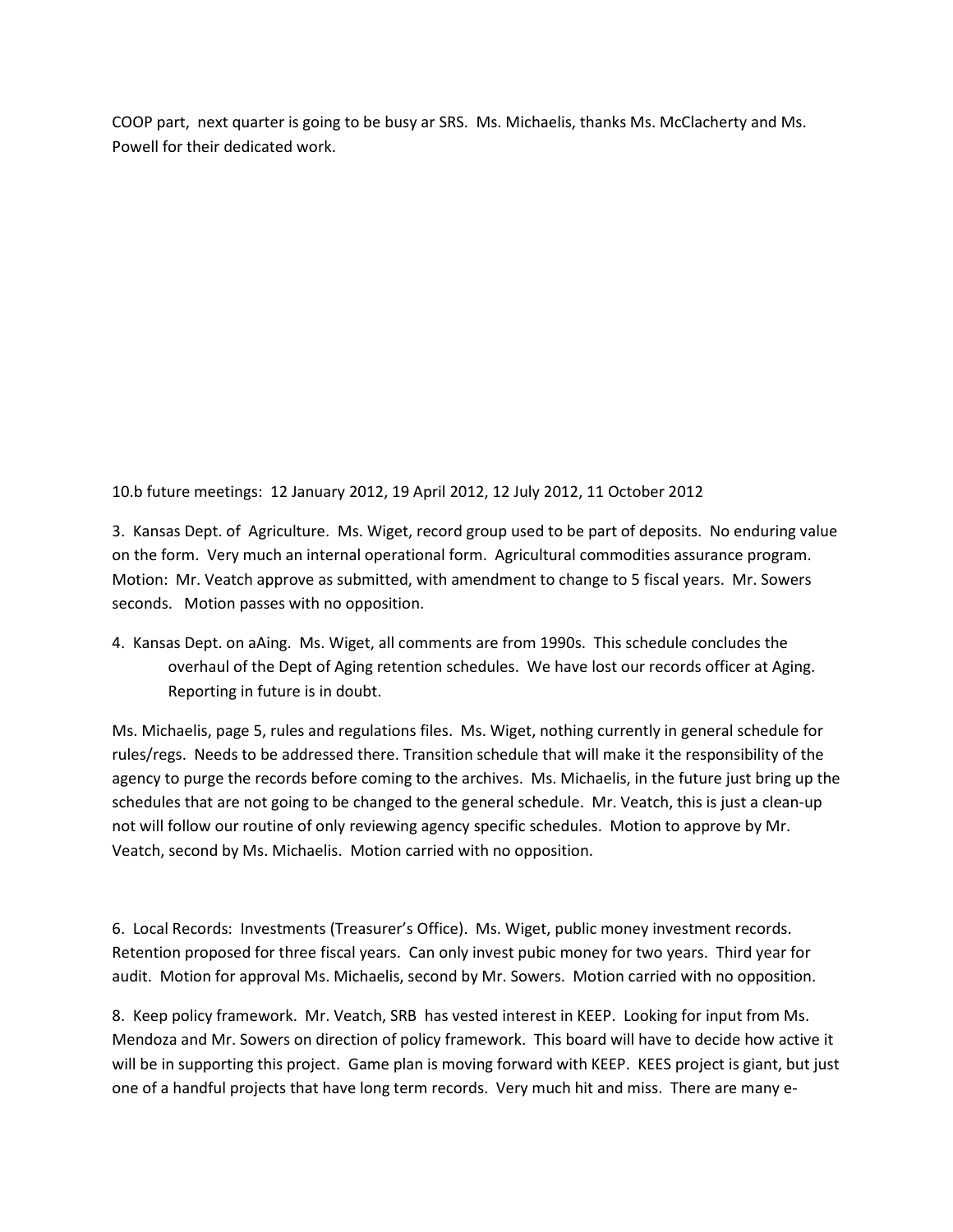records out there in agencies that are not being mined by KEEP. Does SRB encourage the use of KEEP by agencies, or does board take a more active or even legal stand to use KEEP. Final set of customers at the local level to have an option for a trusted repository for their records. Not a legal requirement but a service. Ms. Michaelis, we have an intent of help from chief information officer, but SRB needs to endorse the issue. Who should own this? Mr. Friend, SRB was setup process to deal with paper records. Authority was brought in with Attn. General, DofA, State Library, etc. Archives looks at preserving enduring valued records. Now e-records bring up more complex situation outside the state records center and state archives. Statues have placed a burden on SRB to preserve e-records, unlike paper records. Policy framework brings in the preservation standards. It is a fundamental change for the SRB. Crossroads of history. Ms. Michaelis, e-records are much more at risk. Ducnan, anticipate better compliance and ability to maintain these records. Mr. Veatch, schedules state often "transfer to archives." For paper records. SRB needs to help state archivist to encourage or compel agencies to use KEEP for storage of records, not being kept by agencies. Mr. Sowers, does not remember SRB being involved in policies at state archives to preserve these records. Mr. Veatch, we are not asking the SRB to set protocols for transferring records. SRB has rule to get records of enduring reords. Ducan SRB could be in the position to direct disposition of pulbic records to what domain? An extension of the SRB responsibility. Mr. Veatch, KEEP was created to make a trusted repository for agencies to use because a storage bay would not work. Framework needs to be in place and the SRB is a records domain. Not an IT domain issiue, it is a records issue. Putting records on KEEP comes through SRB. Mr. Sowers SRB has been in the business of working with agencies and moving correct records to state archives. Don't know how much we will be involved in the money part of KEEP. Mr. Friend, there is a life cycle when policy framework will be in place. SRB may need to promote regs. SRB has a major role in moving KEEP forward. Mr. Veatch, KEEP will be a living entity that cannot be waiting for SRB to make a decision on day to day activities. SRB is place for key decisions on records, not how they are kept by KEEP. Not related to funding. SRB may have roll compelling compliance. Mr. Sowers needs to know if SRB will require from state library. Ms. Michaelis, we are looking for input from outside the archives. The broader we cast the net the better the system. Mr. Sowers, will SRB be keepers of KEEP. Mr. Veatch, SRB as policy making and endorsing body. SRB will not be directing KEEP. Kshs will be operating KEEP. Electronics records committee to tech advice. There will be KEEP system operator, (compact/disc). KEEP will not be one place. Many different parties. SRB owns the policy to keep everyone working happily. Ms. Mendoza require much input from many people, money will be a problem in current environment, and operate outside SRB. Mr. Friend we are going to make decisions about cost because agencies are looking at funding and we are looking at funding and preservation. Ms. Michaelis there are standards for trusted digital repositories. Not standards for record centers. Mr. Veatch, we have done very little compelling agencies to adhere to our decisions. Mr. Sowers we have compelled some to comply with SRB decisions. Mr. Veatch compel vs not compelling agencies through SRB. Agencies will follow the rules when they are published. When KEEP is functional the needs for long term storage of erecords will be available. Can SRB make agencies use KEEP. OAIS standards are out there, but does SRB make sure agencies follow those standards. Mr. Veatch, will KEEP be folded into SRB. You hit the standard or go to KEEP. Ms. Michaelis, we cannot answer the question of SRB role at this time in relation to KEEP. Mr. Veatch, I have to report to SRB soon concerning KEEP. Ms. Powell, srs has many records with different records for 28, 60 years….. will e-records for these series go to KEEP. Mr. Veatch,